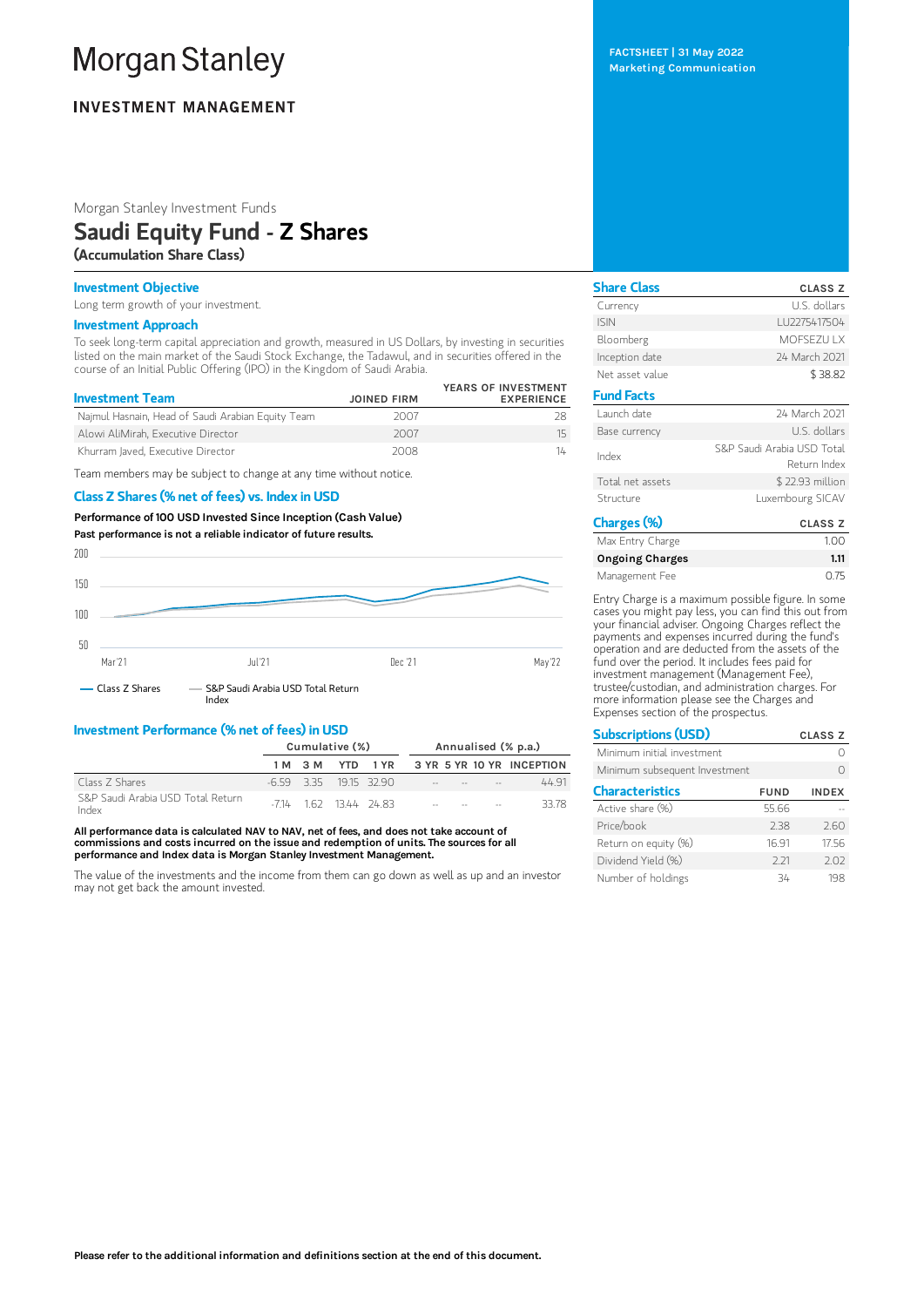| Top Holdings (% of Total Net Assets) <sup>1</sup> | <b>FUND</b> | <b>INDEX</b> |
|---------------------------------------------------|-------------|--------------|
| Saudi National Bank/the                           | 9.43        | 9.95         |
| Al Rajhi Bank                                     | 8.30        | 21.86        |
| Riyad Bank                                        | 6.83        | 3.18         |
| Alinma Bank                                       | 6.81        | 4.25         |
| Sahara International Petrochemical Co.            | 5.61        | 2.15         |
| Saudi British Bank/the                            | 4.32        | 2.26         |
| Bank Al-Jazira                                    | 4.25        | 1.24         |
| Bangue Saudi Fransi                               | 4.18        | 2.23         |
| Arab National Bank                                | 4.04        | 1.07         |
| Sabic Agri-Nutrients Co.                          | 2.91        | 1.80         |
| Total                                             | 56.68       |              |

# Sector Allocation (% of Total Net Assets)<sup>2,3</sup> FUND INDEX

|  | Financials                | 48.65 | 49.67 |
|--|---------------------------|-------|-------|
|  | Materials                 | 16.88 | 22.14 |
|  | Industrials               | 8.80  | 1.85  |
|  | Health Care               | 7.94  | 2.77  |
|  | Consumer<br>Discretionary | 5.63  | 2.58  |
|  | Energy                    | 2.77  | 6.47  |
|  | Real Estate               | 1.46  | 2.30  |
|  | Utilities                 | 1.27  | 2.68  |
|  | Consumer Staples          | 0.96  | 2.99  |
|  | Information<br>Technology | 0.92  | 0.45  |
|  | Cash                      | 4.42  |       |

<sup>1</sup>These securities and percentage allocations are only for illustrative purposes and do not constitute, and should not be construed as, investment advice or recommendations with respect to the securities or investments mentioned.<br><sup>2</sup> May not s

May not sum to 100% due to the exclusion of other assets and liabilities. <sup>3</sup> For additional information regarding sector classification/definitions please visit www.msci.com/gics and the glossary at www.morganstanley.com/im.

#### Please refer to the Prospectus for full risk disclosures, available at www.morganstanleyinvestmentfunds.com. All data as of 31.05.2022 and subject to change daily.

This is a marketing communication. Applications for shares in the Fund should not be made without first consulting the current Prospectus and the Key Investor Information Document ("KIID"), which are available in English and in the official language of your local jurisdiction at [morganstanleyinvestmentfunds.com](https://www.morganstanley.com/im/msinvf/index.html) or free of charge from the Registered Office of Morgan Stanley Investment Funds, European Bank and Business Centre, 6B route de Trèves, L-2633 Senningerberg, R.C.S. Luxemburg B 29 192. A summary of investor rights is available in English at the same website. If the management company of the relevant Fund decides to terminate its arrangement for marketing that Fund in any EEA country where it is registered for sale, it will do so in accordance with the relevant UCITS rules.

#### **DEFINITIONS**

Active Share is a measure of the percentage of stock holdings in a managers portfolio that differ from the benchmark index (based on holdings and weight of holdings). Active Share scores range from 0%-100%. A score of 100% means you are completely different from the benchmark. Active Share calculation may consolidate holdings with the same economic exposure. Bloomberg stands for 'Bloomberg Global Identifier (BBGID)'. This is a unique 12 digit alphanumerical code designed to enable the identification of securities, such as the Morgan Stanley Investment Funds sub-funds at share class level, on a Bloomberg Terminal. The Bloomberg Terminal, a system provided by Bloomberg L.P., enables analysts to access and analyse real-time financial market data. Each Bloomberg code starts with the same BBG prefix, followed by nine further characters that we list here in this guide for each share class of each fund.<br>**Cash & Equivalents** are defined as the value of assets that can be converted into cash immediately. These include commercial paper, open FX transactions, Treasury bills and other short-term instruments. Such instruments are considered cash equivalents because they are deemed liquid and not subject to significant risk of changes in values. Dividend yield is the ratio between how much a company pays out in dividends each year relative to its share price. ISIN is the international securities identification number (ISIN), a 12 digit code consisting of numbers and

#### Share Class Z Risk and Reward Profile

| Lower Risk                       |  |  |  |                                   |  | Higher Risk |  |
|----------------------------------|--|--|--|-----------------------------------|--|-------------|--|
|                                  |  |  |  |                                   |  |             |  |
| <b>Potentially Lower Rewards</b> |  |  |  | <b>Potentially Higher Rewards</b> |  |             |  |

The risk and reward category shown is based on historic data.

- Historic figures are only a guide and may not be a reliable indicator of what may happen in the future.
- As such this category may change in the future.
- The higher the category, the greater the potential reward, but also the greater the risk of losing the investment. Category 1 does not indicate a risk free investment.
- The fund is in this category because it invests in company shares and the fund's simulated and/or realised return has experienced high rises and falls historically.
- The Fund may be impacted by movements in the exchange rates between the Fund's currency and the currencies of the Fund's investments.

This rating does not take into account other risk factors which should be considered before investing, these include:

- There are additional risks associated with investing in real estate.
- The Fund relies on other parties to fulfill certain services, investments or transactions. If these parties become insolvent, it may expose the Fund to financial loss.
- Sustainability factors can pose risks to investments, for example: impact asset values, increased operational costs.
- There may be an insufficient number of buyers or sellers which may affect the Fund's ability to buy or sell securities.
- There are increased risks of investing in emerging markets as political, legal and operational systems may be less developed than in developed markets.
- Past performance is not a reliable indicator of future results. Returns may increase or decrease as a result of currency fluctuations. The value of investments and the income from them can go down as well as up and investors may lose all or a substantial portion of his or her investment.
- The value of the investments and the income from them will vary and there can be no assurance that the Fund will achieve its investment objectives.
- Investments may be in a variety of currencies and therefore changes in rates of exchange between currencies may cause the value of investments to decrease or increase. Furthermore, the value of investments may be adversely affected by fluctuations in exchange rates between the investor's reference currency and the base currency of the investments.

letters that distinctly identifies securities. NAV is the Net Asset Value per share of the Fund (NAV), which represents the value of the assets of a fund less its liabilities. Number of holdings provided are a typical range, not a maximum number. The portfolio may exceed this from time to time due to market conditions and outstanding trades. Price/book (P/BV) compares a stock's market value to the book value per share of total assets less total liabilities. This number is used to judge whether a stock is undervalued or overvalued. Return on equity (ROE) is the amount of net income returned as a percentage of shareholders equity. Return on equity measures a corporation's profitability by revealing how much profit a company generates with the money shareholders have invested.

#### INDEX INFORMATION

The S&P Saudi Arabia Total Return Index (USD) is a comprehensive benchmark that defines and measures the investable universe of publicly traded companies domiciled in Saudi Arabia.

#### **DISTRIBUTION**

This communication is only intended for and will only be distributed to persons resident in jurisdictions where such distribution or availability would not be contrary to local laws or regulations. In particular, the Shares are not for distribution to US persons.

Ireland: MSIM Fund Management (Ireland) Limited. Registered Office: The Observatory, 7-11 Sir John Rogerson's Quay, Dublin 2, D02 VC42, Ireland. Registered in Ireland as a private company limited by shares under company number 616661. MSIM Fund Management (Ireland) Limited is regulated by the Central Bank of Ireland. United Kingdom: Morgan Stanley Investment Management Limited is authorised and regulated by the Financial Conduct Authority. Registered in England. Registered No. 1981121. Registered Office: 25 Cabot Square, Canary Wharf, London E14 4QA, authorised and regulated by the Financial Conduct Authority. Dubai: Morgan Stanley Investment Management Limited (Representative Office, Unit Precinct 3-7th Floor-Unit 701 and 702, Level 7, Gate Precinct Building 3, Dubai International Financial Centre, Dubai, 506501, United Arab Emirates. Telephone: +97 (0)14 709 7158). Italy: MSIM Fund Management (Ireland)Limited, Milan Branch (Sede Secondaria di Milano) is a branch of